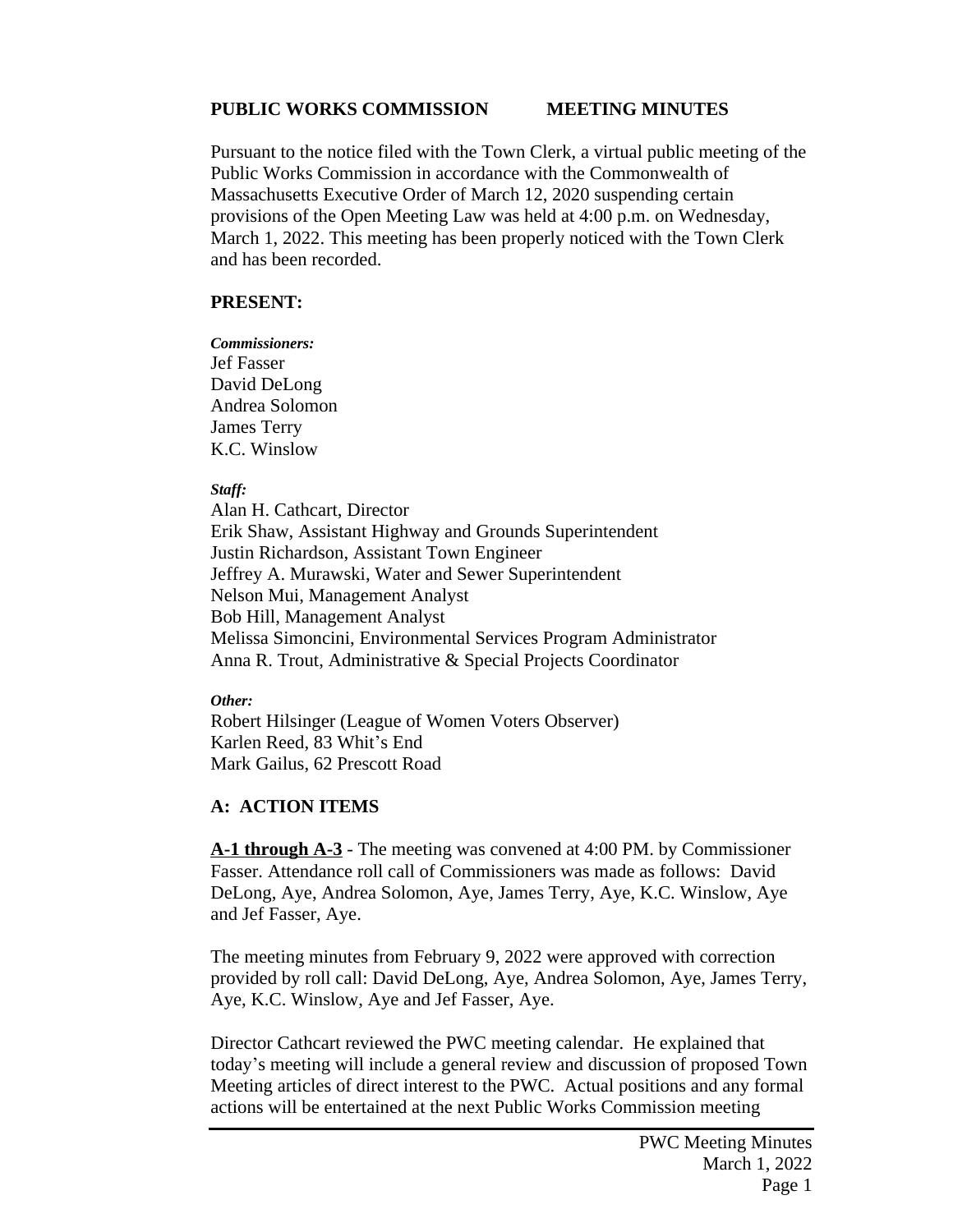scheduled on April 13<sup>th</sup>. An annual Water/Sewer rate hearing is planned for the May 11<sup>th</sup> meeting and a Solid Waste/Recycling rate hearing has tentatively been scheduled for the June 8<sup>th</sup> meeting.

While not on the PWC calendar, the Select Board has scheduled a meeting on March 14<sup>th</sup>, to review a number of transportation issues. A representative from the Transportation Advisory Committee will be presenting issues they have identified at this meeting.

## **D: DISCUSSION/ACTION ITEMS**

## **D-1: 2022 Town Meeting Articles - Review**

## **Article 30 – Scenic Roads General Bylaw.**

This article is sponsored by the Historic Commission and has recently received support from the Planning Board. It is of particular interest to the Public Works Commission as it encroaches into the authority and long-standing role of the commission, which serves as the Towns "roads commissioners".

Commissioner Fasser explained that this bylaw pertains to stone walls and trees that are within the public right of way. It does not place any controls on trees or stone walls on private property. At the January Public Works Commission meeting with participation by the Town Planner and Historical Commission, it was pointed out that the Public Works Commission would be involved with the development of rules and regulations, should this article pass. The article identifies the Planning Board as the authority that would be responsible for promulgating and enforcing these rules and regulations.

Commissioner Winslow asked what protections are currently in place with regard to stone walls along scenic and historic roads. Director Cathcart explained that the existing Roads policy, put in place back in 1994 under the direction of a task force established through the Select Board, includes guidelines for such protection. The framework for the Roads Policy was formally developed by a Road Management Advisory Committee. The policy received the support of the Select Board and was presented to the Public Works Commission for administration. In 1999, the Public Works Commission amended this long-standing policy to recognize design interests relating to a growing cycling community that also utilizes the public right-of-way.

The most recent advancement of the Scenic Roads Bylaw has been fueled by increased concern that private development is having on stone walls and the historic character of certain roads in Concord.

If the structure such as a stone wall is located within the Town Right of Way, and a private party is interested in modifying or removing this structure to allow for improvements to the adjacent private property, they are required to obtain a street opening permit, which is vetted or reviewed through CPW's Engineering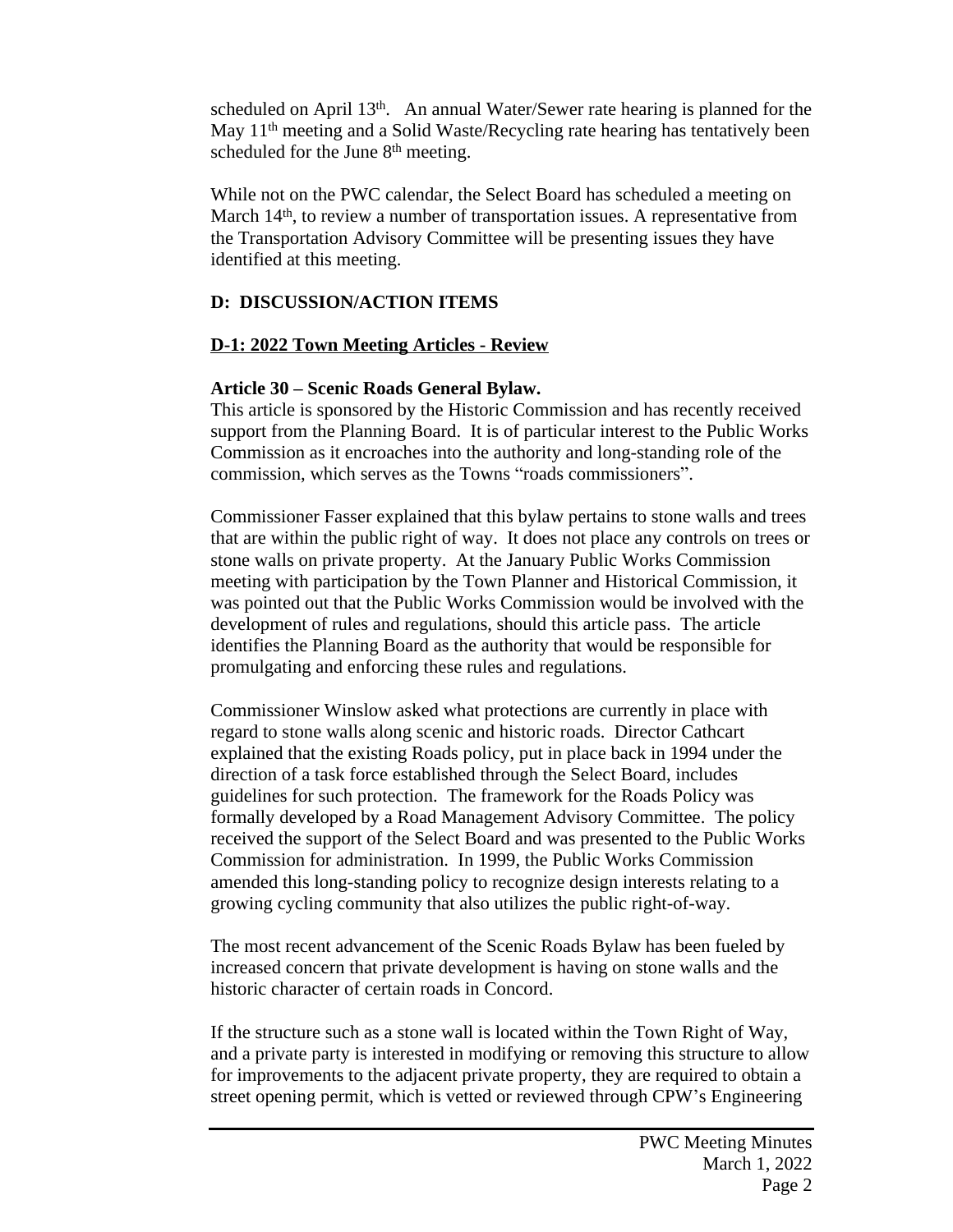Division. Justin Richardson, Assistant Town Engineer, explained that when an application for a Right of Way Permit is received, the Engineering Division evaluates the proposal with consideration of implications with regard to stone walls or trees are reviewed.

Commissioner DeLong asked for clarification about what the Commission is being asked to do with regard to Public Work's position on this matter. Commissioner Fasser responded that the way the article is written, it asks Town members if they would like to see a committee formed to come up with the rules and regulations for a Scenic Roads Bylaw. The Public Works Commission would need to decide if it would like to take a position in support of the article, if not, or if it wishes to take no action.

Director Cathcart explained that despite what has been volunteered by its advocates at a number of different outreach sessions, the idea and interests in advancing a Scenic Roads Bylaw in Concord is not new. It has been entertained on several different occasions within the past forty years, however, until now, it never received sufficient support to merit Town Meeting action. Commissioner Solomon added that because Public Works had been more involved in the early stage of conversation, they had been able to point out the redundancy of this concept.

Commissioner Solomon explained that starting in 1994 the Roads Management Advisory Committee said they didn't think Concord needs a Scenic Roads Bylaw because a much broader vision would be more beneficial. From there the Roads Policy was developed which clearly protects trees, stone walls and all considerations for all the roads in Concord. This article appears to be redundant, repeating some of those same guidelines for very specific roads. All the roads in Concord are considered special. Now we have proponents identifying "special" roads. The Public Works Commission has always maintained that all the roads in Concord are very important and special, and all have historic value. The broad vision of being able to protect them all is preferable.

In 2006 the concept of Scenic Roads was brought up again where both the Public Works Commission and Public Works weighed in point by point explaining why this bylaw would not be helpful. A drawback of this bylaw is its specificity and lack of flexibility, which is the "one size fits all" nature of bylaws. The Commission wanted to highlight the context sensitive roads policy that has the flexibility to allow the design of a footprint of road improvements that protect the character and special assets of all the roads in Concord. There is also a Public Shade Tree Policy in place that goes to tremendous lengths to protect trees from removal from the public roadways.

Commissioner Terry stated that he agrees with the comments made by Director Cathcart, Commissioner Solomon and Commissioner DeLong and that he believes this bylaw is being brought forward because of the potential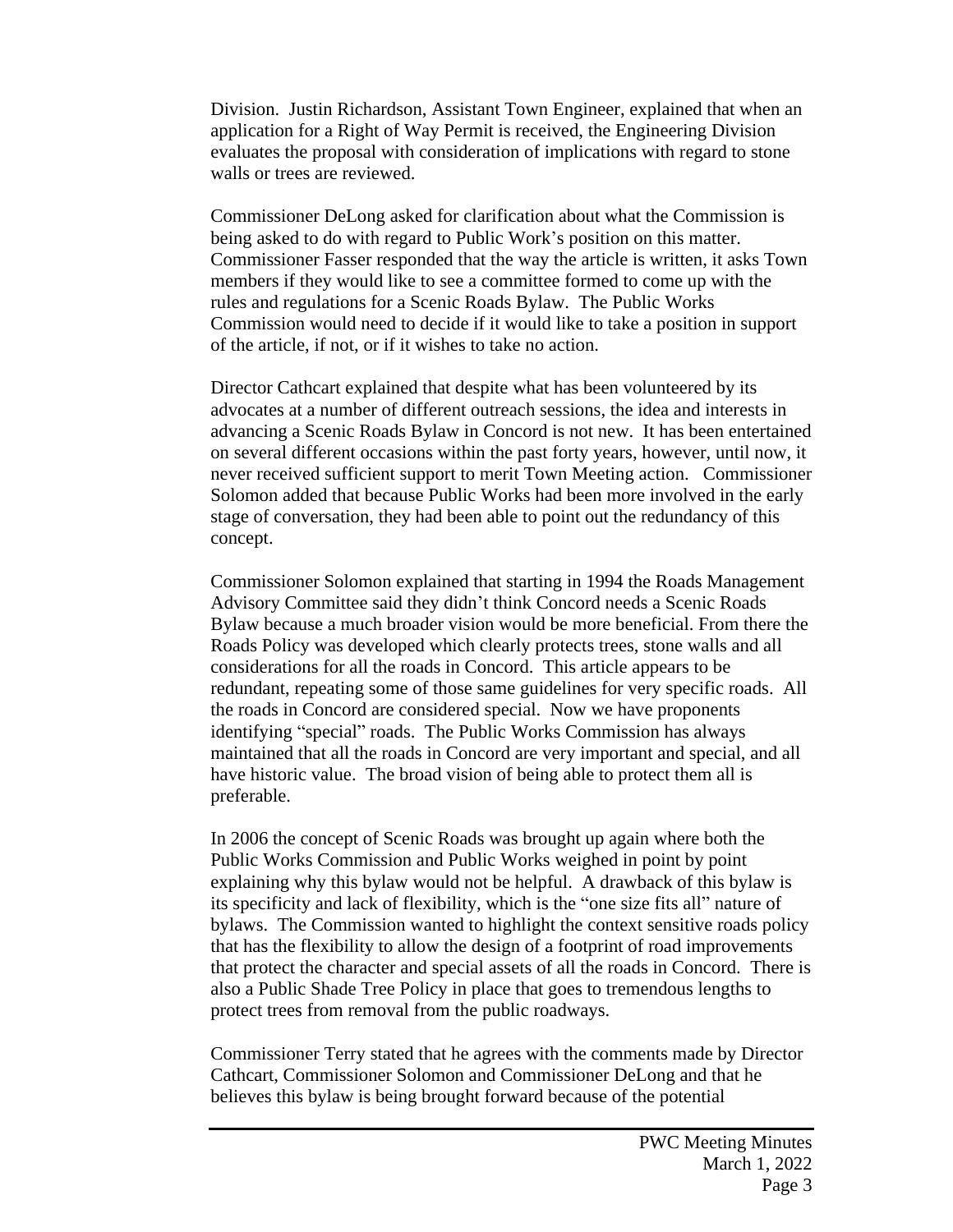development on Balls Hill Road that may affect some residents. Commissioner Terry asked, if this bylaw were in place, what would happen if a tree were to fall on a stone wall and Public Works needed to take action. Director Cathcart responded that it would ultimately depend upon how the governing regulations were drafted. Commissioner Solomon added that in a previous meeting this issue was brought up and in other towns this situation has resulted in five or six hearings needed per year to discuss the removal of a tree or modification of a stone wall. She also expressed that it is not clear how this bylaw has affected public works departments in towns where this bylaw has been enacted.

Commissioner Winslow agreed that there are sufficient regulations in place for the protection of trees, but she wasn't sure about the stone walls.

Commissioner Fasser expressed that he is all for the protection of trees and stone walls, but he feels we already do that and if we had been engaged in this process earlier it may have helped with some of the fine tuning. The policies we already have in place are adequate and this bylaw is redundant. He suggested that perhaps this should be delayed for a year, get Public Works involved, educate people on what is already in place, and then make an educated decision if this bylaw should go forward. Most of the stone walls in Concord are on private property, which this bylaw would not protect.

Commissioner Winslow mentioned that there have been some cases involving multiple entry driveways where she felt stone walls were affected. Director Cathcart explained that there are protective measures in place that limit that type of activity, with safety being the primary reason.

Commissioner Fasser added that the points that the Commission would like Commissioner Solomon to bring up at the above-mentioned hearing will include the fact that a policy is already in place and what that policy says about our roads. The Scenic Roads Bylaw has been discussed in depth, numerous times by Public Works going back to 1994, and the Commission is in the information gathering phase and has not taken a formal vote or position on this topic yet. A few additional issues that were raised were the cost associated with any delay in scheduling work associated with additional hearings required for tree or stone wall maintenance, and whether the Town might be liable for damages resulting in the delay of those repairs.

Commissioner Solomon **MOVED**, Commissioner DeLong **SECONDED** and it was **UNANIMOUSLY VOTED** by roll call vote as follows: David DeLong, Aye, Andrea Solomon, Aye, James Terry, Aye, K.C. Winslow, Aye and Jef Fasser, Aye.

To be represented by Commissioner Solomon at the Planning Board Public Hearing on March 8, 2022 relative to the Scenic Roads Bylaw.

### **Article 16 – Citizen Petition: Five-Year Moratorium on the Installation of Synthetic Turf on Town Land.**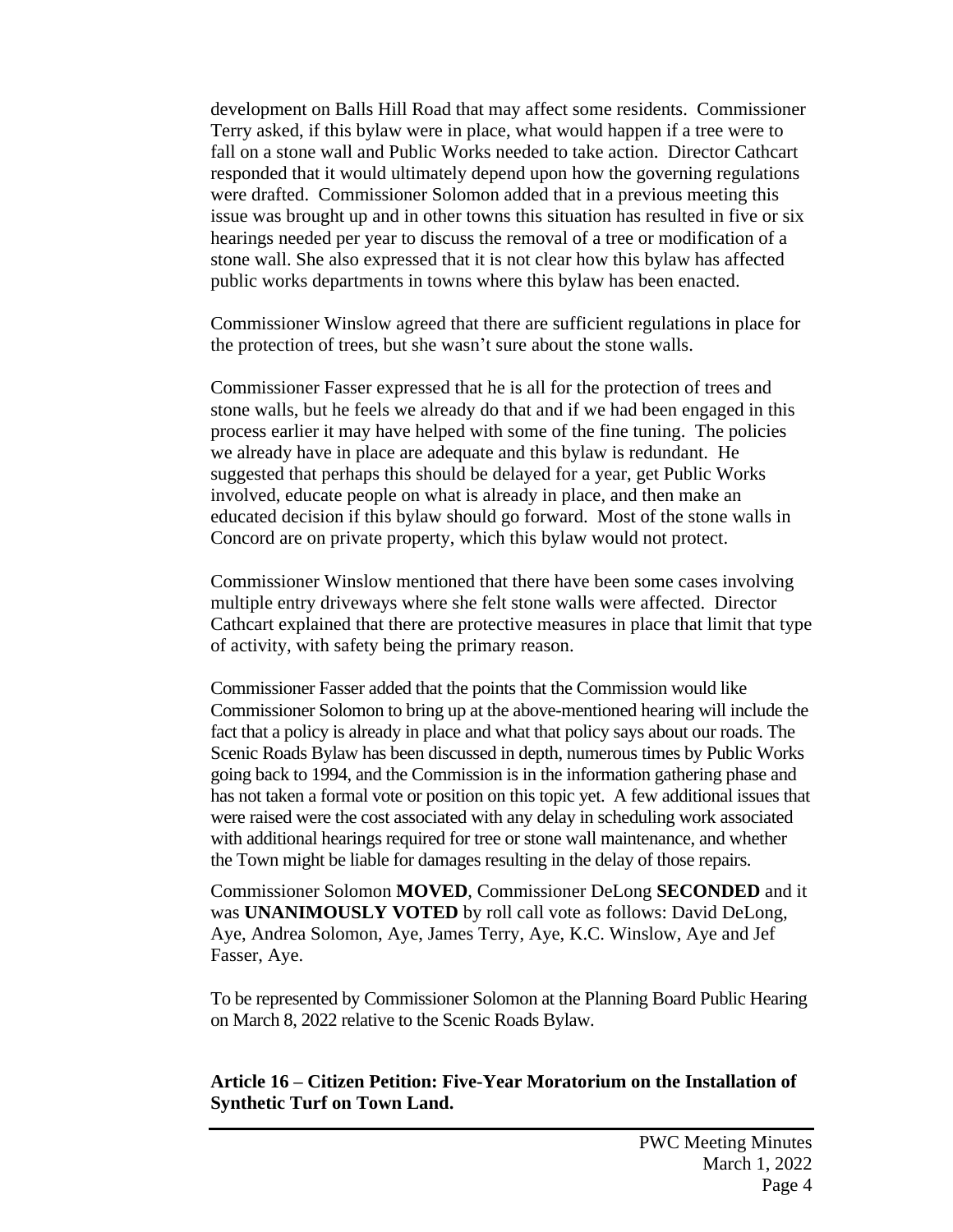This article has been advanced as a citizen petition and represents a continuation of a moratorium first introduced back in 2016. Director Cathcart explained that because Public Works is responsible for performing maintenance on a number of sports fields/facilities around Concord, it has the potential to impact day to day operations and services offered. He introduced Erik Shaw, CPW's Assistant Highway and Grounds Superintendent, to answer any questions the Commission may have on this topic. Assistant Superintendent Shaw is the Department's subject matter expert and has knowledge and experience in the maintenance and management of both natural and artificial turf.

Commissioner Fasser asked what the implications would be if the synthetic turf fields were no longer in place and only natural turf fields were utilized. Assistant Superintendent Shaw responded that the play seasons would be shorter and their uses will be limited. Commissioner Fasser expressed that the public should understand the implications on the Public Works budget regarding maintenance and how the number of games or events will be affected if this article is passed.

Commissioner DeLong asked if this moratorium applied to the Doug White Field, to which Director Cathcart added that it was not clear and there seems to be some confusion based on the language of the article and supporting documentation provided for the article. At a pre-hearing meeting, the proponent of the article seemed to indicate it would not include the existing fields.

Director Cathcart explained that there are many factors to consider when evaluating the implications of this article, including the general health and safety of children, environmental impacts, sustainability and possible impacts on drinking water quality.

Commissioner DeLong emphasized the importance of making it clear what the cost implications would be if this article were to pass.

Commissioner Fasser brought up the fact that the actual language in the article does not mention excluding Concord Carlisle High School fields and asked if the article would need to be amended if that was the intent. If the High School Fields are not included in the article, this matter would not affect the current maintenance performed by Concord Public Works.

### **Article 10 – Capital Improvement and Debt Plan.**

Director Cathcart reminded the Commission that staff have already provided them with a detailed overview of the capital needs included in this article. Since that overview, the budget has been vetted within the Town Manager's office and refined along with other Town needs as well. Of particular interest was the reduction in the 3.5 million dollar request CPW had made for pavement management. The Town Manager's recommended budget provides an allowance of approximately 2 million dollars. In the recent past CPW has been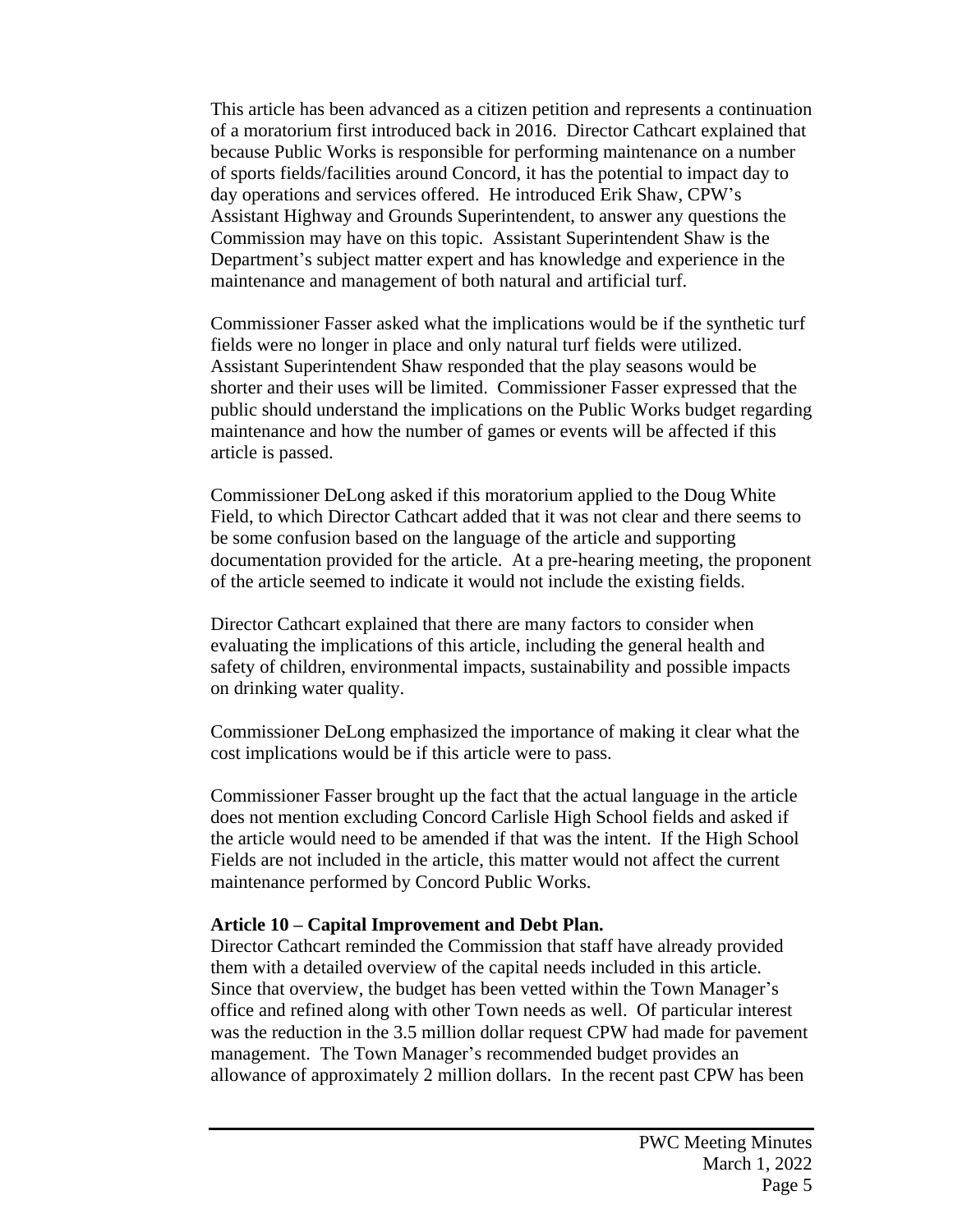issued approximately 1.2 million dollars per year, for roads, which really didn't encompass other pavement related costs.

## **Article 15 – Establishing an Electrification Trust.**

Director Cathcart explained that this article has been created in response to a private citizen's interest in providing a mechanism to allow donations to be pooled in the interest of advancing sustainable practices that might otherwise not be funded in the Town's annual budget. Electrification of facilities and fleet are one such activity that would be advanced. Depending on the interest of the individual making the donation, and the process by which the Town develops the Trust, Concord Public Works could be a potential recipient of such donations. Specific interest is currently in advancing our fleet electrification.

Karlen Reed, 83 Whit's End added that the Acting Town Manager announced that this article was being pulled from the warrant and was no longer necessary.

## **Article 46 Citizen Petition – Reformatory Branch Trail Feasibility Study. Article 47 Citizen Petition – Preserve Concord's Reformatory Branch Trail.**

These two articles are both citizen petition articles and relate to the same feature, The Reformatory Branch Trail. The trail is currently a dirt path that follows along an old, abandoned rail line that used to connect Bedford and Concord, terminating in West Concord. The area of interest begins at Rt 62 in Bedford, runs along Great Meadows, past the Wastewater Treatment Plant, and ends on Lowell round, near CPW's Keyes Road facility. It is a walking, running and cycling path.

Article 46 seeks funding for a feasibility study to explore interests that would increase activity and mobility allowing for enhanced inter connection with other communities. Article 47 has been presented to seek support for preserving the trail and keeping it more as is, evaluating if any funds are needed to make modest improvements. Depending on what direction Town meeting chooses to take, if any, infrastructure improvements might involve CPW's Engineering Division's input for design/construction related issues and input of the Highway/Grounds Division for potential maintenance issues.

Commissioner Solomon asked if it would be more difficult for Public Works to provide maintenance to the sewer utilities if the trail were paved. Director Cathcart said that would be a consideration.

## **Article 28 – Authorize Expenditure of Revolving Funds Under Mass. Gen. Laws c. 44, § 53E1/2.**

Director Cathcart explained that there is a revolving fund dedicated for fees reflected when we process a street opening permit to be put towards road work and for tree preservation administered through the Planning Division.

### **Article 40 Solid Waste Disposal Fund Expenditures.**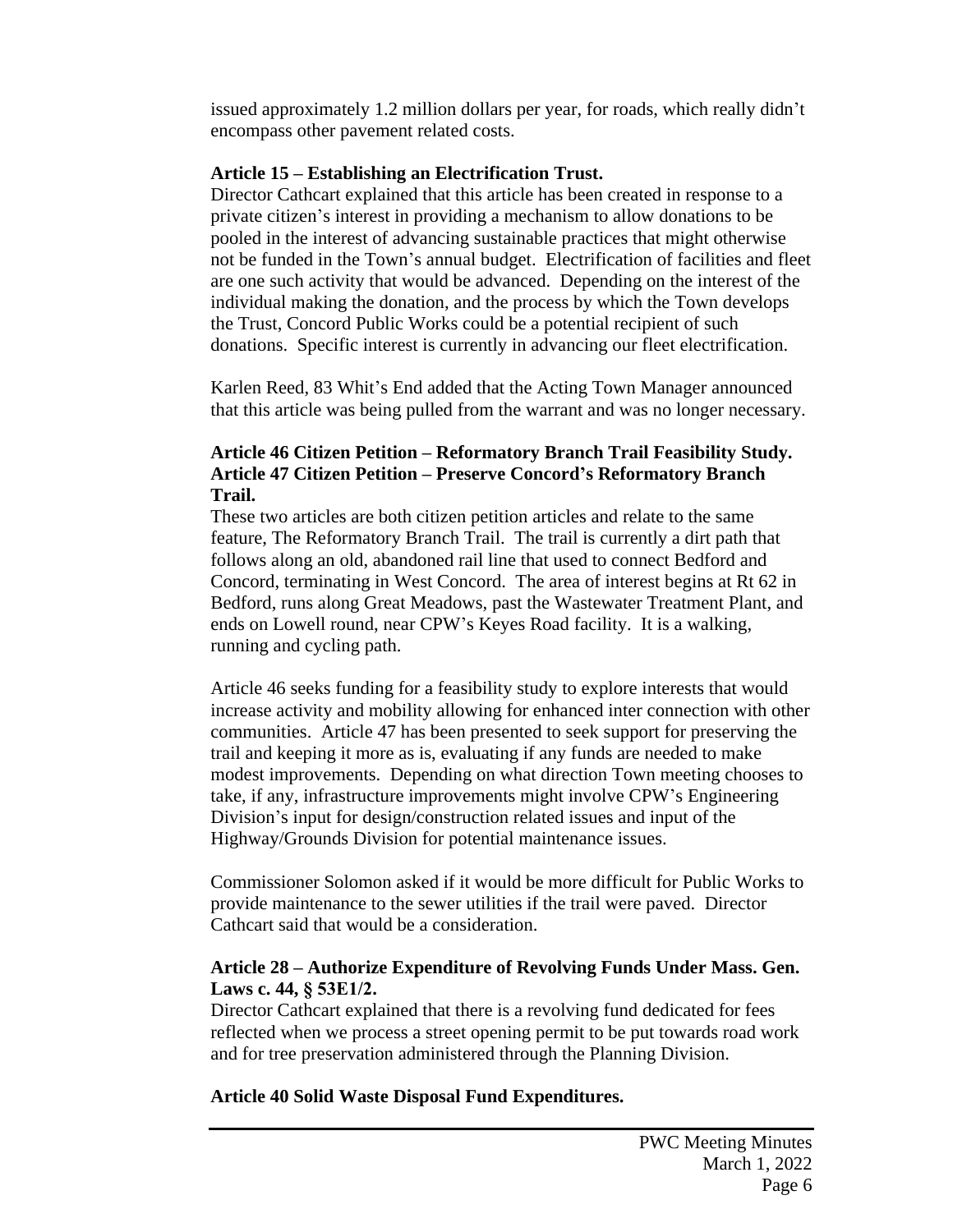#### **Article 41 Sewer System Expenditures. Article 42 Sewer Improvement Fund Expenditures. Article 43 Water System Expenditures.**

These articles are Enterprise Funds that are fee supported. All are routine annual actions which authorize the Town Manager to expend funds that are collected through the respective user fees.

## **Article 33 Zoning Bylaw Amendment – Zoning Map & Thoreau Depot Business District.**

Director Cathcart explained that this bylaw would encourage potential increased development/density consistent with some of the Town's Envision interests in the Thoreau District. CPW will need to track the type and density of development with consideration of wastewater capacity constraints. It was noted that the Department continues to press regulators for an increase in capacity at the existing wastewater treatment facility, within the current NPDES renewal process. This request is advanced with the understanding that capacity limitations are impacting economic growth and development opportunities.

Commissioner Fasser opened up the meeting for public comments:

Mark Gailus, 62 Prescott Road, explained that he is the petitioner presenting Article 47 to seek to keep the Reformatory Branch Trail in its present form, with minor improvements for grooming and drainage. He mentioned that he agrees that with respect to the Scenic Roads Bylaw, he feels that the Tree Bylaw takes care of tree protection. With regard to stone walls, he pointed out that Section 15 of the Mass General Laws is confusing. Once a road is designated, any repair, maintenance, reconstruction or paving shall not include cutting or removing trees, tearing down stone walls or portions thereof, without prior written consent of the Planning Board. He thought the wording about penalties was also confusing. He found it hard to understand why the Town would fine itself if it did not follow guidelines for reconstructing or paving roads. Perhaps in the case of a private road the Planning Board would get involved. Because of the lack of clarity, he felt the Deputy Town Manager, or Town Manager should ask Town Counsel to answer some of the impact questions.

Robert Hilsinger (League of Women Voters Observer), commended Commissioner Solomon for her articulate, well researched information relative to the Scenic Roads Bylaw. With regard to the Reformatory Branch Trail, he asked if at some points on the trail, are you walking on private property or is all the land owned by the Town.

Karlen Reed, 83 Whit's End, mentioned that the League of Women Voters is having a program on Friday, looking at almost all of the citizen petitions including the Scenic Roads Bylaw, and that Commissioner Solomon and others might want to participate.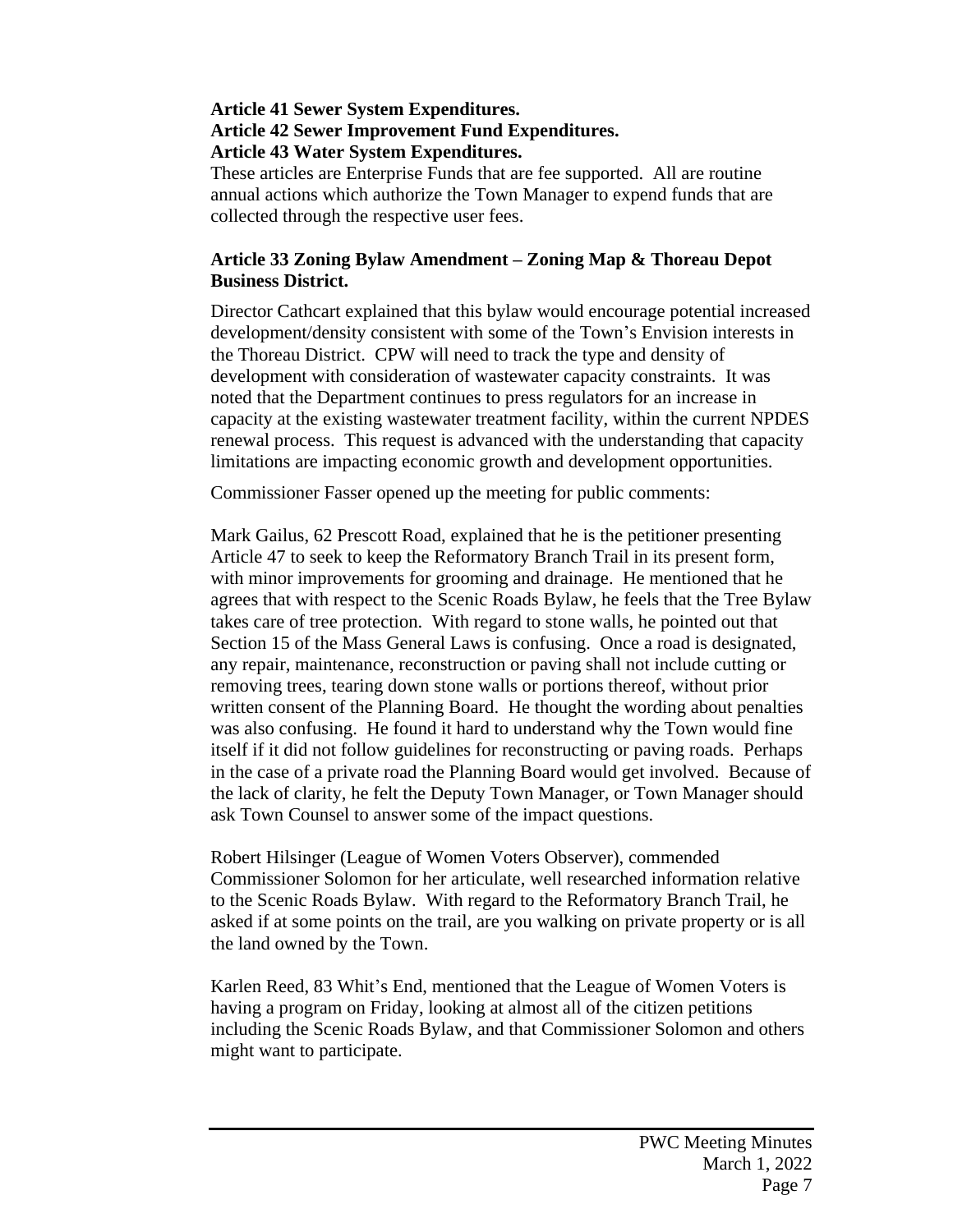# **D-2: Director's Report**

Director Cathcart informed the Commission that Concord Public Works is now open to the public 8 AM - 4 PM Monday-Thursday and 8 AM until Noon on Friday, or other times by appointment.

- **Engineering (Presented by Justin Richardson, Assistant Town Engineer) –**
	- o **Pavement Improvement Programs** Coring has been performed to determine whether cold in place recycling, mill and overlay or reclamation is needed on designated roads.
	- o **Culvert and Bridge Asset Management Plan**  A Request for Qualifications has been issued. Statements should be received by March 10.
- **Highway, Grounds and Cemetery (Presented by Erik Shaw, Assistant Highway and Grounds Superintendent)** 
	- o **Winter Maintenance Update** We are approaching the end of the winter period. To date we have had 37.5 inches of snow with 18" accumulated in the month of February, mostly in two large events. We've responded to about nine events this month.
	- o **Sidewalk Maintenance** Maintenance has been performed on numerous sidewalks in Town.
	- o **Compost Site**  A large brush grinding operation was performed.
	- o **Cemetery Operations**  A large tree came down which required removal.

## **Water/Sewer (Presented by Jeffrey Murawski, Water/Sewer Superintendent)-**

- o **Outreach** Staff provided presentations to 230 fifth grade students regarding local water resources including protection and stormwater management.
- o **Harrington Ave**. **Water Repair** A minor water main break occurred on February 19th, which was repaired.

# **D-3: Commissioner's Comments**

None.

# **D-4: Public Comments**

None,